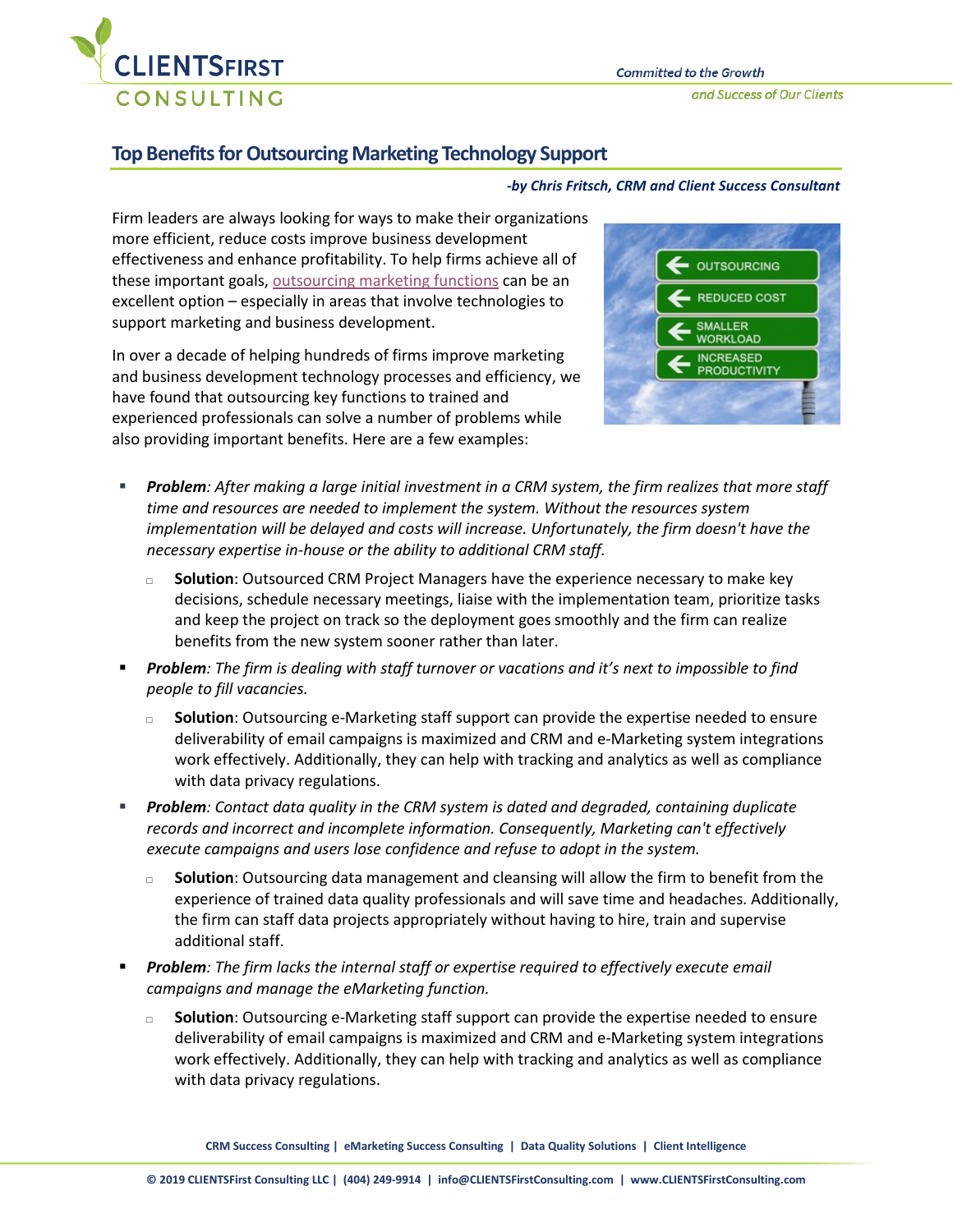# *More Benefits of Outsourcing CRM, Data Quality and eMarketing*

By outsourcing these types of functions to [qualified CRM, data management and e-Marketing specialists](https://clientsfirstconsulting.com/services/) the firm can also derive a number of additional benefits including:

- These professionals not only have technical expertise, they are also typically trained on a variety of CRM and e-Marketing systems, which can allow them to 'hit the ground running' to reduce project delays.
- They can often provide unique perspective, experience and know-how that your team may lack which can help avoid some commonly made mistakes.
- **They can help to provide CRM strategies and project planning that may be lacking in some firms.**
- Options to outsource on a short-term, long-term or permanent basis can provide flexibility depending on the firm's situation and timelines.
- Outsourcing allows for predictability of costs and can often provide substantial cost savings on the overhead, pay and benefits associated with in-house CRM, data management and e-Marketing staff.
- Outsourcing can also help with staff retention by relieving valued team members of some routine or inherently problematic responsibilities and allowing them to focus on more complex projects or strategic functions.

## *Is Outsourcing Right for Your Firm?*

There are many factors to consider before deciding to outsource marketing and business development technology functions. Asking a few questions can help you decide if the outsourcing makes sense for your organization:

- *1. Why are you considering outsourcing this function?* 
	- **-** *If your existing staff is too busy with day-to-day processes and requests to make needed improvements or gaps in knowledge are preventing you from realizing the benefits of your marketing technology systems, your can reap significant returns from outsourcing. Additionally, outsourcing can make sense to fill a need when key staff members leave the firm or have to be out of the office for an extended period.*
- *2. Do you have the right team members to accomplish key firm goals?*
	- **-** *Does your current staff have the necessary skills and experience to maximize return on your technology investments? Finding good candidates can be challenging and training (and retraining) costs can be significant. Additionally, having candidates with real world experience can help you accelerate your efforts and avoid common pitfalls.*
- *3. When should you outsource?*
	- **-** *Is your need temporary or long-term? Outsourcing can bridge gaps when there are staffing transitions or skill deficiencies; fill needs related to special projects and help the in-house team meet critical deadlines. It can also provide the additional capacity needed to manage routine tasks and operations when teams are focused on major projects or organizational change.*
- *4. Is your firm culture amenable to outsourcing?*
	- **-** *While outsourcing some CRM and data management functions makes good business sense for most firms, some firms may be hesitant to entrust key tasks to people who are not in the firm's office. However, many firms have already successfully made the transition to outsourcing so there are plenty of success stories that can be shared to ease any fears.*

**CRM Success Consulting | eMarketing Success Consulting | Data Quality Solutions | Client Intelligence**